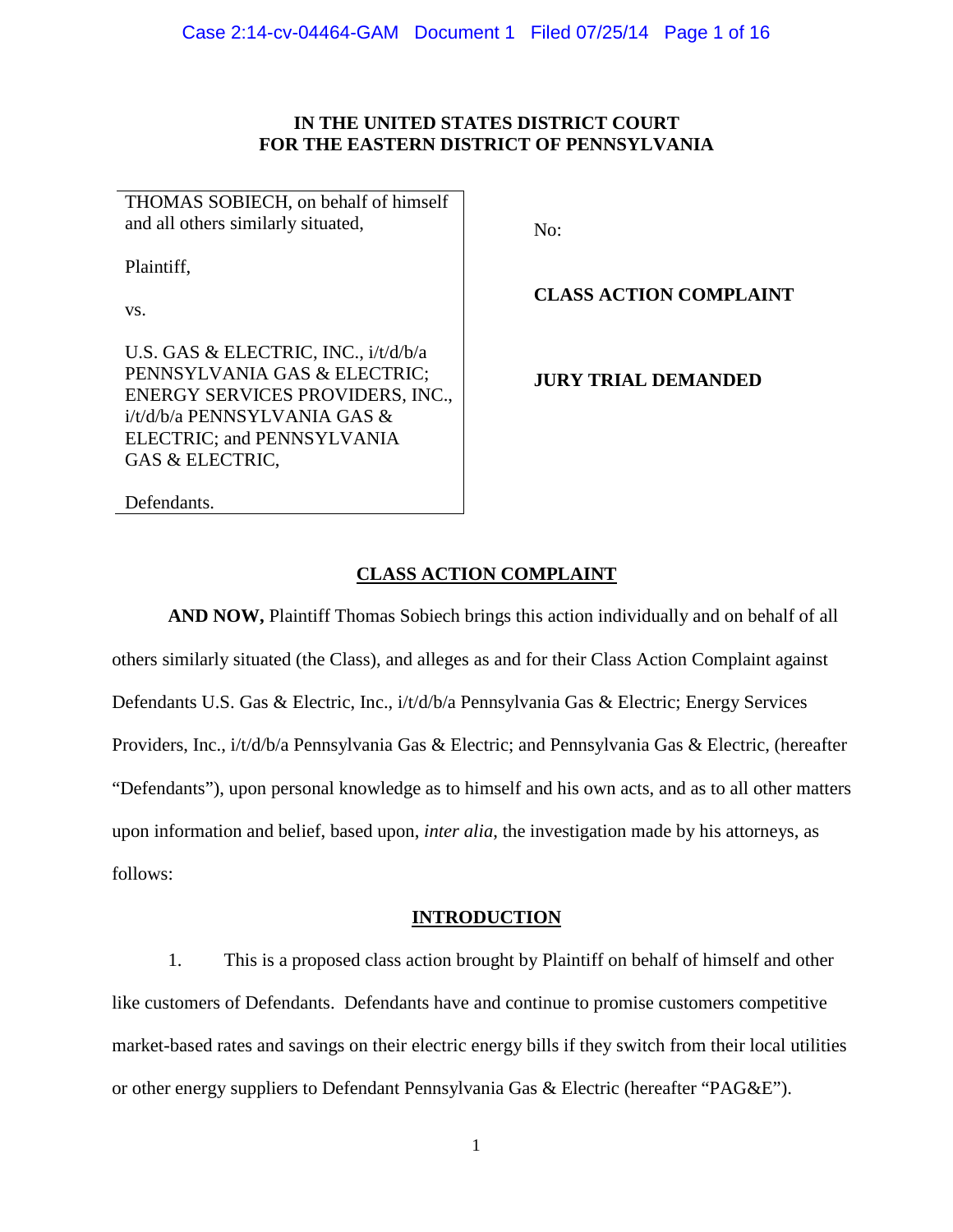### Case 2:14-cv-04464-GAM Document 1 Filed 07/25/14 Page 2 of 16

However, these representations are a bait-and-switch trap. Within a few billing cycles, Defendants routinely increase their customers' rates well above the market. A customer may end up paying two to three times more for electricity than what he or she paid before converting to PAG&E. Instead of benefitting from switching to PAG&E, a typical customer loses hundreds or even thousands of dollars per year. Thus, Defendants deceptively cause their customers to pay considerably more for energy than they should have, and otherwise would have, paid. Defendants' acts and omissions in connection with its energy supply activities constitute breach of contract and unjust enrichment and warrants declaratory relief.

### **PARTIES**

1. Plaintiff Thomas Sobiech is a resident of Jersey Shore, Lycoming County, Pennsylvania.

2. Defendant U.S. Gas & Electric, Inc. is a Delaware Corporation with its principle place of business in Miramar, Florida.

3. Defendant Energy Services Providers, Inc. is a New York Corporation with its principle place of business in Miramar, Florida.

4. Defendant PAG&E, is a fictitious name with an office address of 4075 Linglestown Road #113, Harrisburg, PA 17112. It is believed that Defendant PAG&E is the fictitious name under which Defendants U.S. Gas & Electric, Inc., and Energy Services Providers, Inc. operate as electric suppliers in Pennsylvania. PAG&E is licensed as an electricity supplier in Pennsylvania with a license number of A-2009-2121686. Upon information and belief, Defendants created PAG&E in 2009 and have regularly and systematically conducted business throughout this district.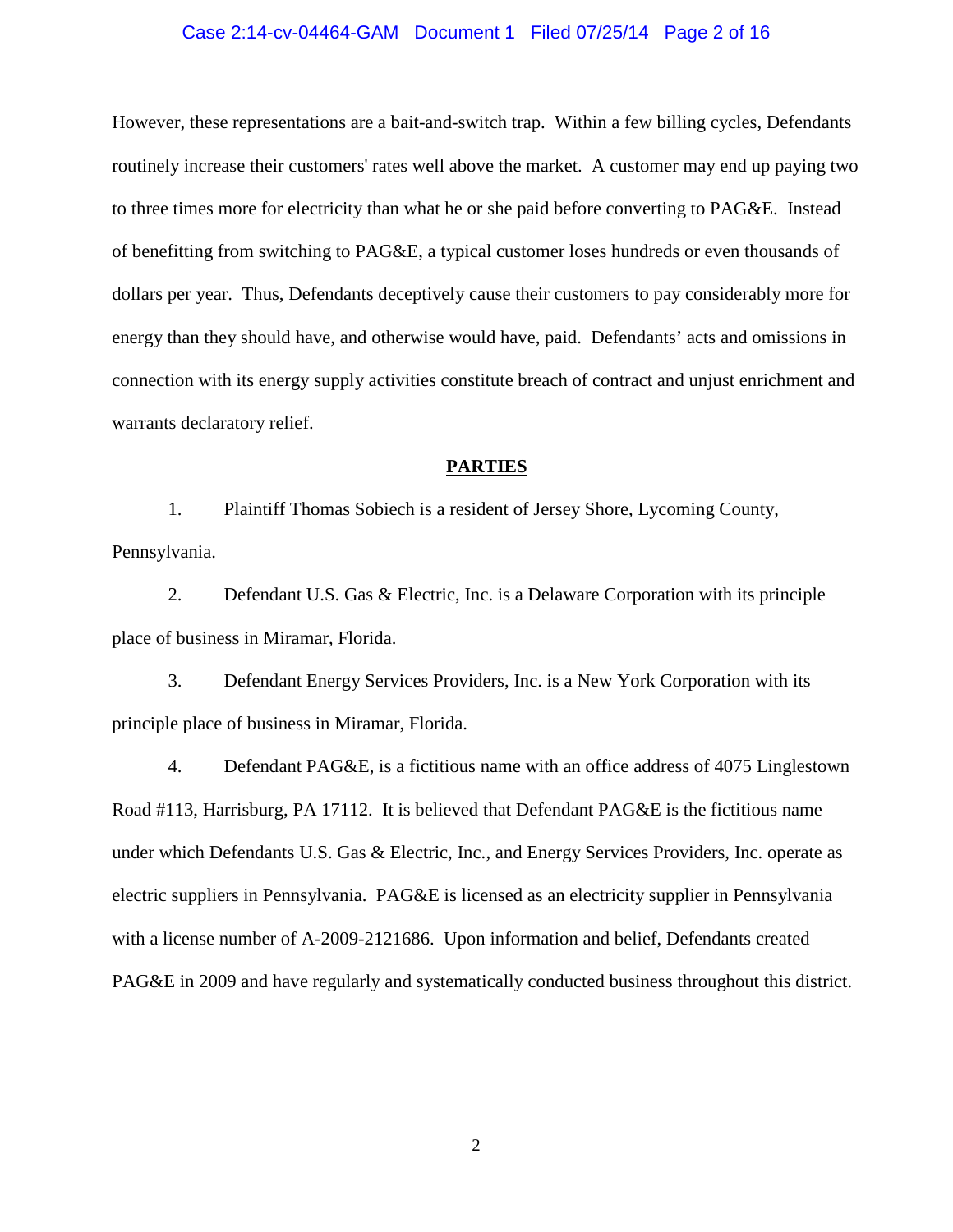### **JURISDICTION AND VENUE**

5. This Court has subject matter jurisdiction of the claims asserted herein pursuant to 28 U.S.C. §§ 1331 and  $1332(d)(2)(A)$  in that the amount in controversy exceeds the sum or value of \$5,000,000.00 exclusive of interest and costs, and is a class action in which members of the putative Class are citizens of States different from Defendants.

6. Venue is proper pursuant to 15 U.S.C. § 80b-14 and 28 U.S.C. § 1391. Defendants regularly transact and solicit business in this District.

### **OVERVIEW**

7. This lawsuit arises from a fraudulent and deceptive scheme perpetrated by Defendants.

8. Plaintiff Thomas Sobiech on behalf of the class he seeks to represent brings this lawsuit to redress Defendants' unlawful and unconscionable consumer practices in Pennsylvania.

9. In 1996, Pennsylvania deregulated energy supply in the Commonwealth. Energy deregulation has enabled consumers to purchase their energy supply from an Energy Services Company (ESCO) of their choice. The intent of the deregulation law was to provide consumer choice and allow competition to drive down customer rates. Since deregulation, the utility company is no longer the only option for energy supply. Customers may now purchase electricity through ESCOs while continuing to obtain delivery from their local public utilities.

10. Defendants take advantage of the regime in deregulated states such as Pennsylvania by adopting deceptive and unconscionable business tactics. Defendants mislead consumers to believe that by switching to PAG&E they will save money. Defendants stated in their welcome letter (Attached hereto as Exhibit "A") to Plaintiff that "On behalf of everyone at PAG&E, we would like to thank you for enrolling in our competitive electricity supply program. We are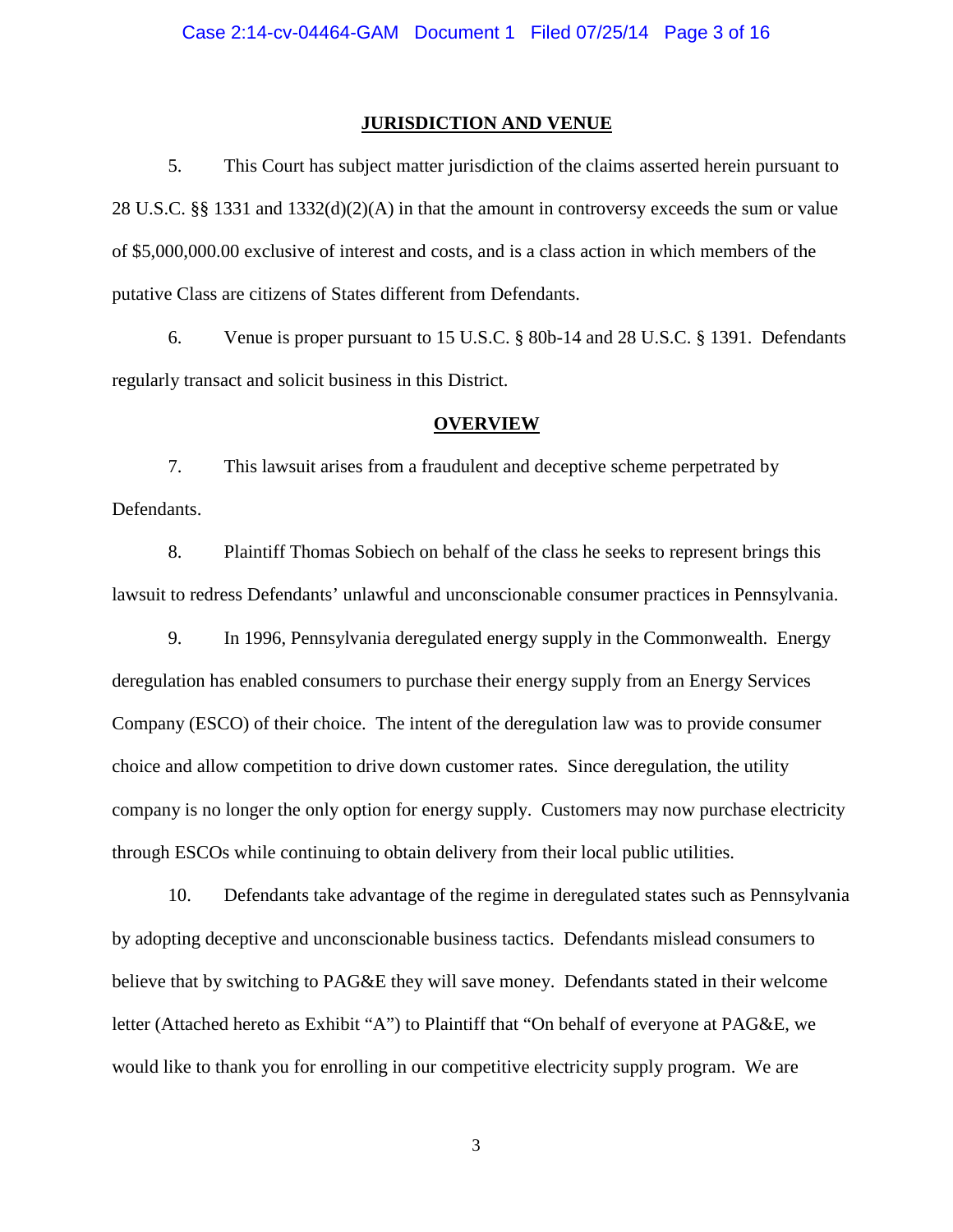### Case 2:14-cv-04464-GAM Document 1 Filed 07/25/14 Page 4 of 16

committed to helping you lower your total energy costs." Further Defendants represent that their rates will be tied to market factors and their rates will be competitive with the market. In fact, as many customers soon discover, Defendants' representations only hold for the first few months of service; after that, their rates skyrocket, completely divorced from prevailing market conditions. At a minimum, Defendants exploit ambiguities in their representations and customer agreements to draw consumers in by creating the expectation of competitive prices they will never realize. Defendants fail to disclose that, on a consistent basis, their regular rates are substantially higher than their competitors and are exorbitant when compared to the market.

11. Defendants' practices emerge from, and take advantage of, the deregulation of the energy supply markets in Pennsylvania and other states where Defendants do business - including New York, New Jersey, Maryland, Connecticut, Massachusetts, Ohio, Kentucky, Indiana, Michigan, Illinois and Washington D.C. Under these states' deregulation laws, the supply portion of a consumer's electric bill is separated from the delivery portion. In theory, with the supply portion open to competition, customers can freely shop around for the best price for their energy. By engaging in its bait-and-switch scheme, Defendants subvert the consumer-friendly purpose of the Pennsylvania law and prevent their customers from making a free, informed choice. In reality, most customers would be far better off staying with their local utilities or another supplier than switching to PAG&E.

12. As part of their business plan, Defendants regularly entice customers into their baitand-switch scheme using cash back offers or 12% off their highest month's bill after 12 months. Exhibit A. Defendants tell their customers that: "When customers participate in energy deregulation, they benefit from competitive pricing for energy related products and services;" "Unlike your utility, energy suppliers have the ability to offer structured pricing plans *that are* 

l

<span id="page-3-0"></span><sup>1</sup> <http://www.usgande.com/markets/pennsylvania/EnergyChoice/Deregulation.aspx>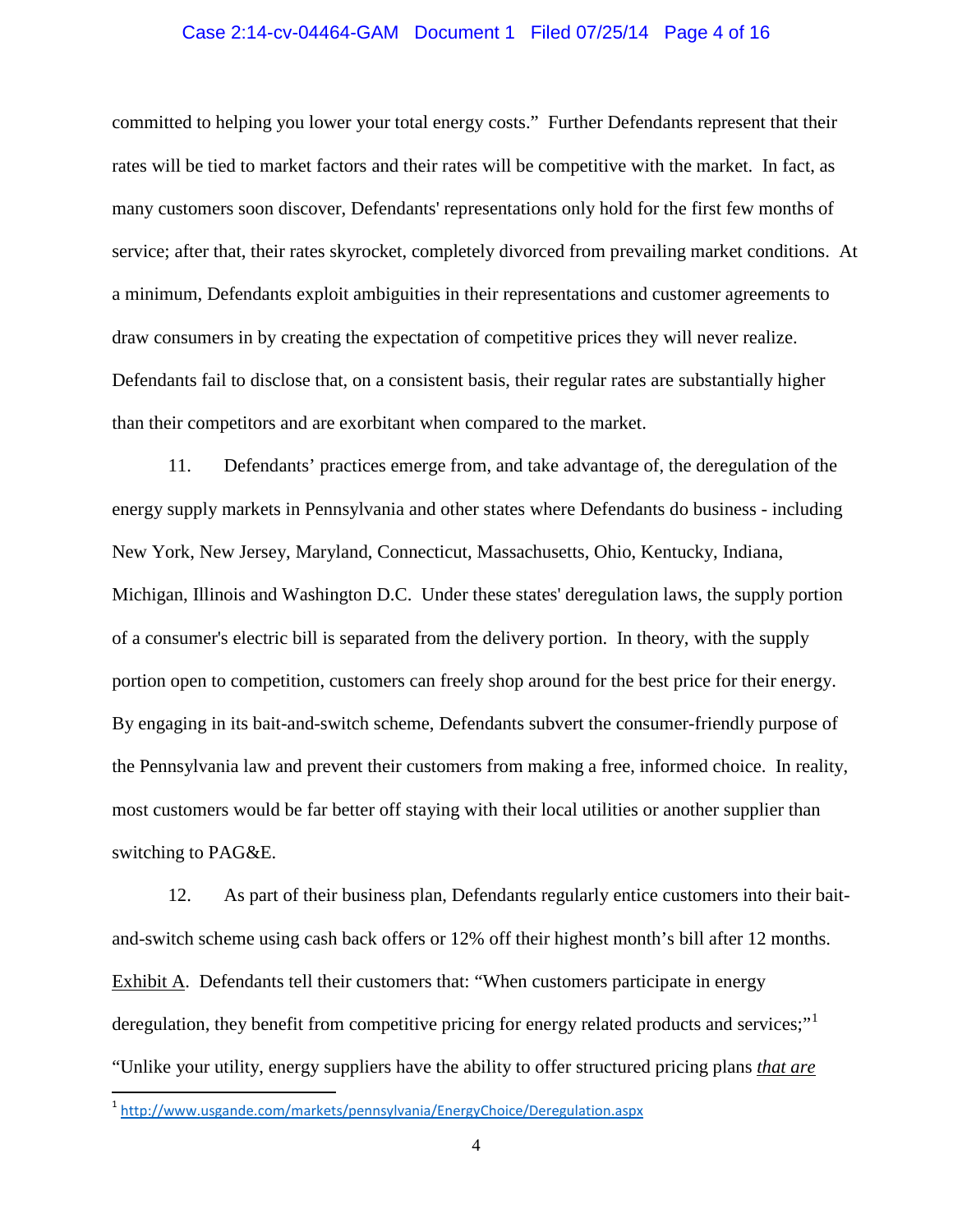# Case 2:14-cv-04464-GAM Document 1 Filed 07/25/14 Page 5 of 16

*tailored to meet the expectations of your budget*. Value-added offers, programs and incentives are also additional benefits of deregulation."<sup>[2](#page-4-0)</sup> (Emphasis added); and "When you are ready to gain control of your energy costs, we will work with your current provider to finalize the details of your enrollment with us to ensure a smooth and seamless transition."<sup>[3](#page-4-1)</sup> As can be seen in item number "3" in the image below, taken from Defendants' webpage, the clear implication is that Defendants are purchasing energy at market rates, where vigorous competition ensures the lowest possible prices for their customers.<sup>[4](#page-4-2)</sup> Aside from these statements being completely false and purposefully misleading, the alleged value of these inducements is negligible, if nonexistent, when compared to the amounts by which Defendants overcharge their customers through their deceptive conduct and practices.



12. Plaintiff Thomas Sobiech brings this action on behalf of a class of Pennsylvania consumers by alleging breach of contract and, under Pennsylvania common law, breach of the covenant of good faith and fair dealing. Plaintiff also brings a claim in the alternative for unjust enrichment. Through its deceptive and unconscionable practices, Defendants likely over-charged the Class millions of dollars per year. Defendants currently have approximately 240,000 customers

l

<span id="page-4-0"></span><sup>&</sup>lt;sup>2</sup> <http://www.usgande.com/markets/pennsylvania/EnergyChoice/WhySwitch.aspx><br><sup>3</sup> http://www.usgande.com/markets/pennsylvania/EnergyChoice/WhySwitch.aspx

<span id="page-4-1"></span>

<span id="page-4-2"></span><sup>4</sup> <http://www.usgande.com/markets/pennsylvania/EnergyChoice/WhySwitch.aspx>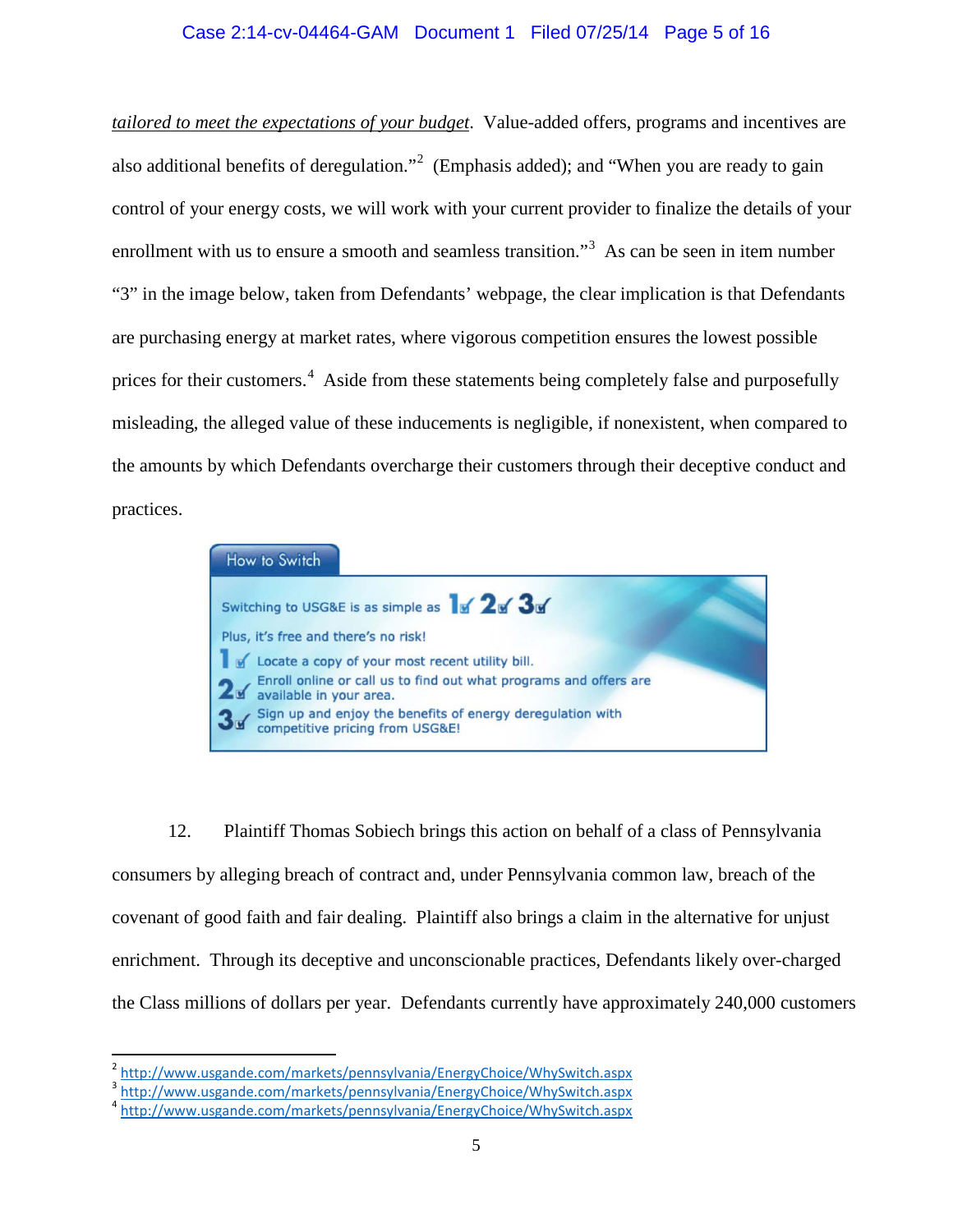### Case 2:14-cv-04464-GAM Document 1 Filed 07/25/14 Page 6 of 16

in 11 states and Washington D.C. Upon information and belief, the class consists of thousands to tens of thousands of current and former customers with variable rate plans in Pennsylvania, each of whom has sustained damages of as much as hundreds or even thousands of dollars annually.

13. Plaintiff brings this class action to recover damages, penalties and other relief for himself and the Class of PAG&E customers who have suffered damages from Defendants' imposition of unreasonable and exorbitant energy prices in violation of the Defendants' Terms and Conditions and representations. Only a class action will provide Plaintiff and the Class with any possibility of relief. Plaintiff and the Class are therefore entitled to a class-wide remedy.

# **DEFENDANTS' CONDUCT WITH RESPECT TO THEIR EXCESSIVE WIDESPREAD OVERCHARGING OF ELECTRICITY TO THE PLAINTIFF AND THE CLASS AT ISSUE IN THIS ACTION**

14. Prior to Defendants soliciting for and switching Plaintiff's and the Class' electrical supply service to their company, PAG&E, Defendants were aware that they would be unable or unwilling to provide Plaintiff and the Class with the savings on their electric service that they promised/contracted to deliver.

15. Defendants knew (or but for their reckless indifference would have known) that they were receiving, and were going to continue to receive, reports or complaints relating to their inability or unwillingness to deliver the savings on electric supply they had promised/contracted to provide.

16. Defendants also knew that if they properly disclosed their inability or unwillingness to provide the savings on electric supply they had promised/contracted to provide then the number of customers who utilized their services would drop significantly.

17. Thus, Defendants knew (or but for their reckless indifference would have known)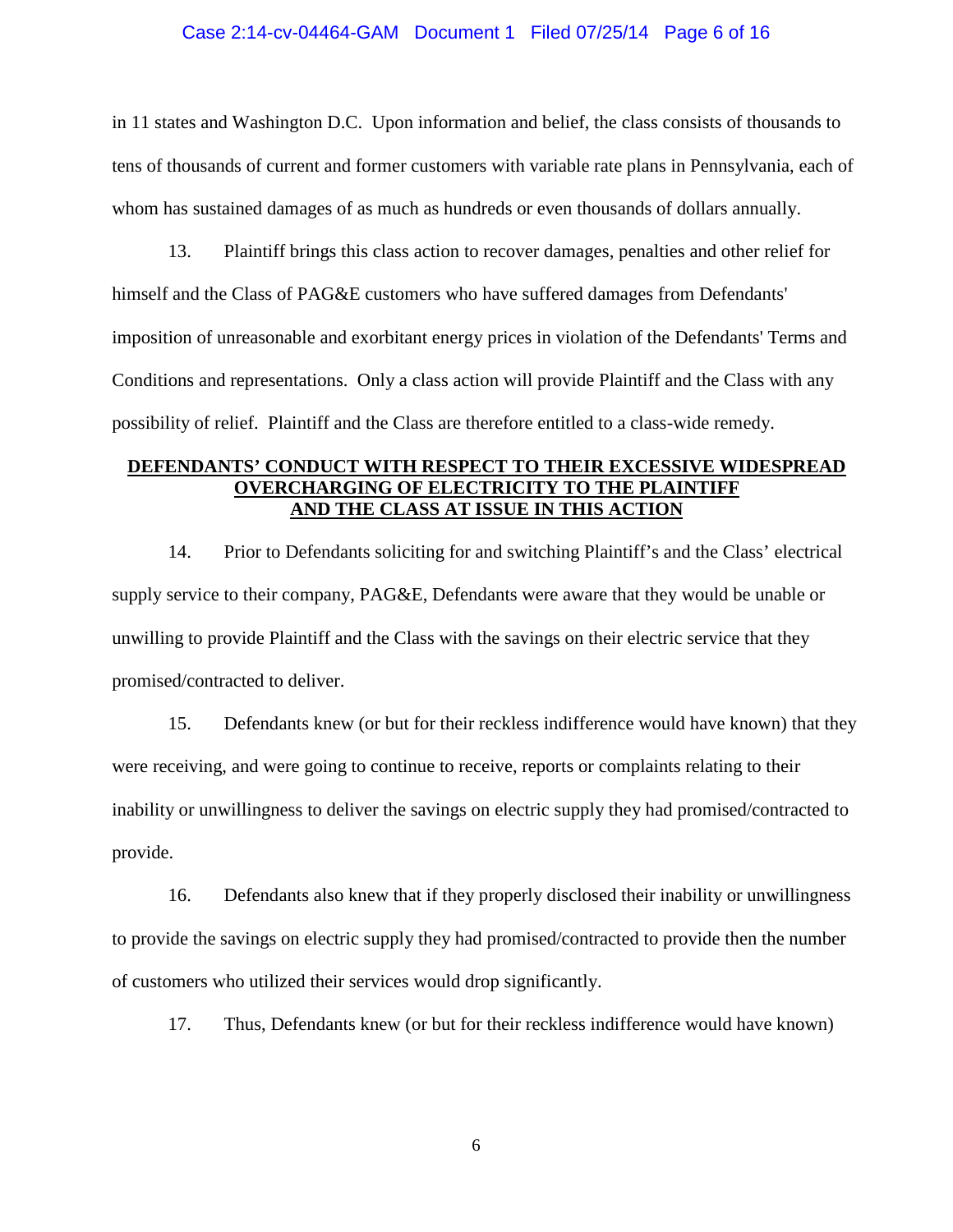### Case 2:14-cv-04464-GAM Document 1 Filed 07/25/14 Page 7 of 16

that: (a) their inability or unwillingness to provide the savings on electric supply they had promised/contracted to provide to Plaintiff and the Class was substantial and that disclosing information regarding said inability or unwillingness would cause Defendants to lose customers and market share; (b) Defendants' customers were unaware of their inability or unwillingness to provide the savings on electric supply they had promised/contracted to provide; and (c) those customers had a reasonable expectation that Defendants would disclose the fact that they were unable or unwilling to provide the savings on electric supply they had promised/contracted to provide and take steps to cure the deficiency, even if Defendants' inability or unwillingness to provide the savings on electric supply they had promised/contracted to provide did not exhibit itself until after its customers had begun receiving services from Defendants.

18. Despite such knowledge, Defendants did not disclose to prospective customers that: (a) Defendants were unable or unwilling to provide the savings on electric supply they had promised/contracted to provide and as such consumers would likely end up paying hundreds or even thousands of dollars extra per year above what they would have paid had they stayed with their prior electric utility/supplier; (b) Defendants' inability or unwillingness to provide the savings on electric supply they had promised/contracted to provide may not become apparent until months after their customers had been receiving services from Defendants; and (C) once Defendants' inability or unwillingness to provide the savings on electric supply they had promised/contracted to provide manifested itself, Defendants were not committing to remedy the situation or be held responsible for any excessive overcharges their customers would incur.

19. Furthermore, Defendants knew the only way to avoid the harm or potential harm was to provide notice to Plaintiff and those similarly situated, prior to providing services to them, that, in fact, Defendants would not be able to provide, or would be unwilling to provide, the savings on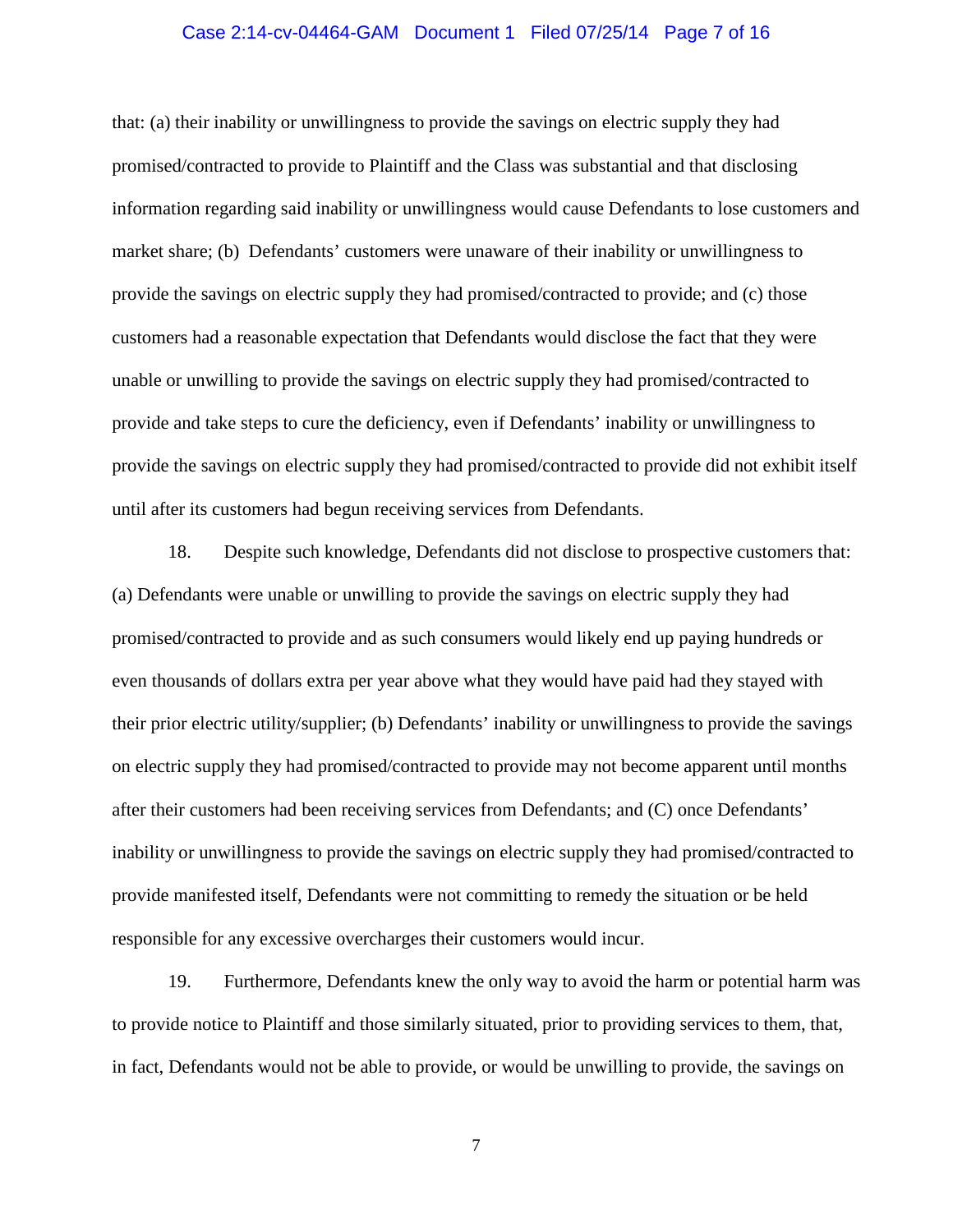### Case 2:14-cv-04464-GAM Document 1 Filed 07/25/14 Page 8 of 16

electric supply they had promised/contracted to provide which would in turn obliterate any viable reason for any customer to receive services from Defendants.

### **PLAINTIFF'S ALLEGATIONS**

20. Plaintiff's wife, Tina Sobiech, enrolled Plaintiff as a PAG&E customer as a result of Defendants' deceptive representations. As such, PAG&E began to supply Plaintiff's residential electricity on October 31, 2013.

21. Because of Defendants' conduct, Mr. Sobiech has incurred hundreds of dollars in overcharges. Plaintiff's February 25, 2014, bill shows that Defendants charged him \$0.2729 per kilowatt hour (Kwh) which was more than three times the rate that Plaintiff's local energy provider, PPL Electric Utilities (Hereafter PPL), would have charged him during the same time period at \$0.0875 per kwh.

22. Plaintiff was unable to cancel his service without penalty as he was still responsible for the outrageous bill he incurred as a result of Defendants' deceptive and misleading statements which induced his wife to sign up with Defendants in the first place.

23. Plaintiff made several attempts to cancel his service by contacting PAG&E. Plaintiff called numerous times and left at least one message that was never returned. PAG&E received notice from Plaintiff's utility (PPL) on February 11, 2014, that Plaintiff wished to terminate service with PAG&E. Plaintiff's service with PAG&E was not terminated until March 30, 2014.

24. In March 2014, Defendants issued Plaintiff a rebate that amounted to a portion of the difference in electric supply charges between what was charged by Defendant PAG&E and what he would have been charged by his utility.

25. Defendants have also failed to meaningfully disclose how their rates are determined.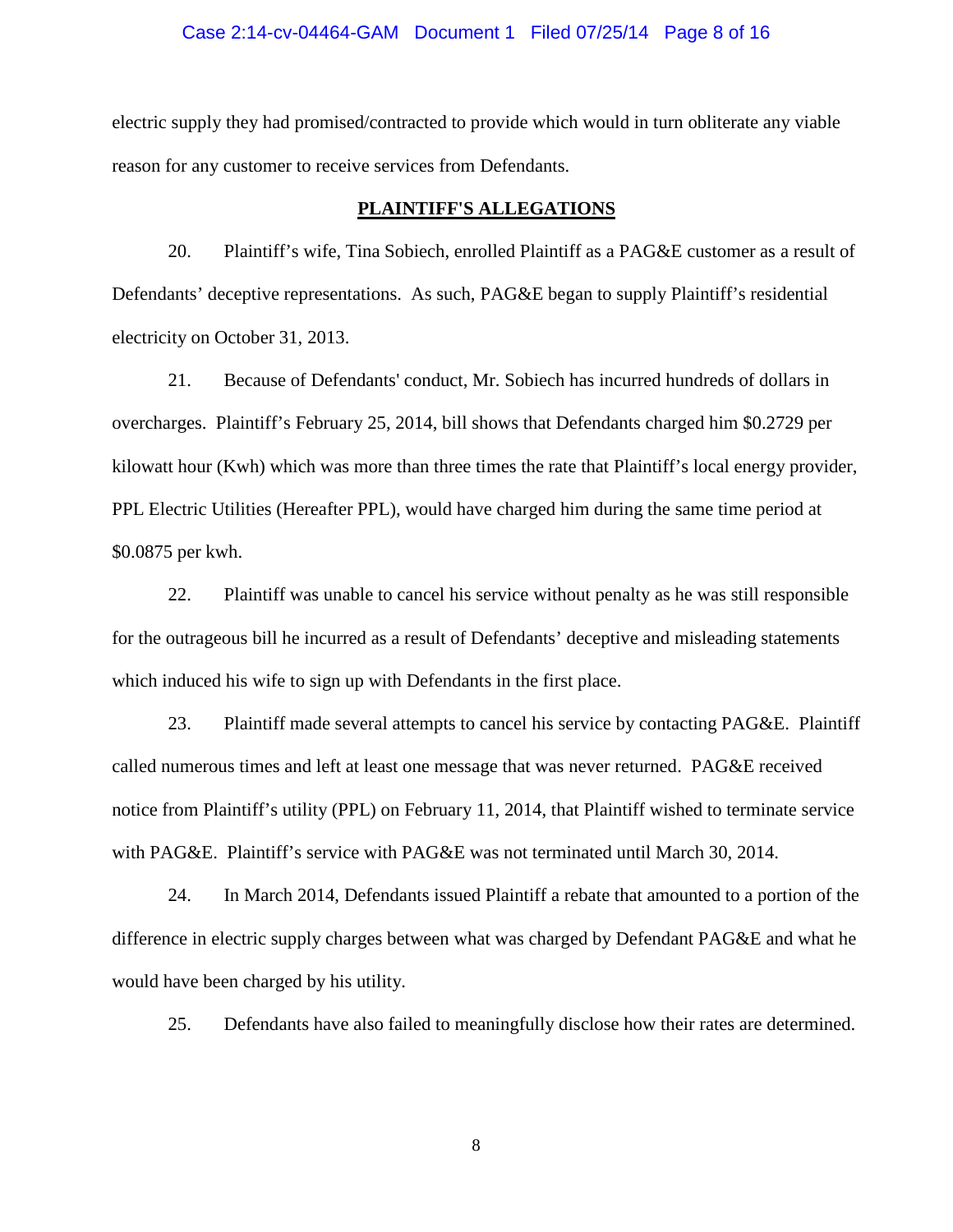### Case 2:14-cv-04464-GAM Document 1 Filed 07/25/14 Page 9 of 16

Upon information and belief, Defendants' customers are not told the actual rates that they have been charged until they receive their bill and have utilized the energy for which they are being charged.

26. Defendants' rates are not competitive with other suppliers or in line with market factors. Customers who switch to PAG&E can pay as much as up to almost four times the going rate in their area. Defendants' customers regularly complain that their rates far exceed that of any other supplier, that their rates have more than doubled after the first few months, and that they are often being overcharged by up to 300% as compared to remaining with their local utilities.

27. Defendants do not disclose these material facts to their customers but actively encourage the false perception that switching to and remaining with Defendants will mean savings to the cost-conscious consumer.

28. Defendants' various representations regarding price are materially misleading to consumers and have the capacity to mislead. Given knowledge of the relevant facts regarding Defendants' exorbitant rates after the first few months and when compared to their local energy supplier, no reasonable consumer would choose Defendants as an energy supplier.

29. Defendants knew (or but for their reckless indifference would have known) prior to agreeing to supply electricity to Plaintiff that they would be unable or unwilling to provide the savings and/or competitive rate that they agreed/promised to provide.

30. Defendants knew (or but for their reckless indifference would have known) prior to agreeing to act as Plaintiff's agent/power of attorney in acquiring sufficient energy supplies to meet Plaintiff's needs in the energy supply market that Defendants would be incapable, unable or unwilling to timely, skillfully, knowledgeably, reliably and/or honestly make the necessary and/or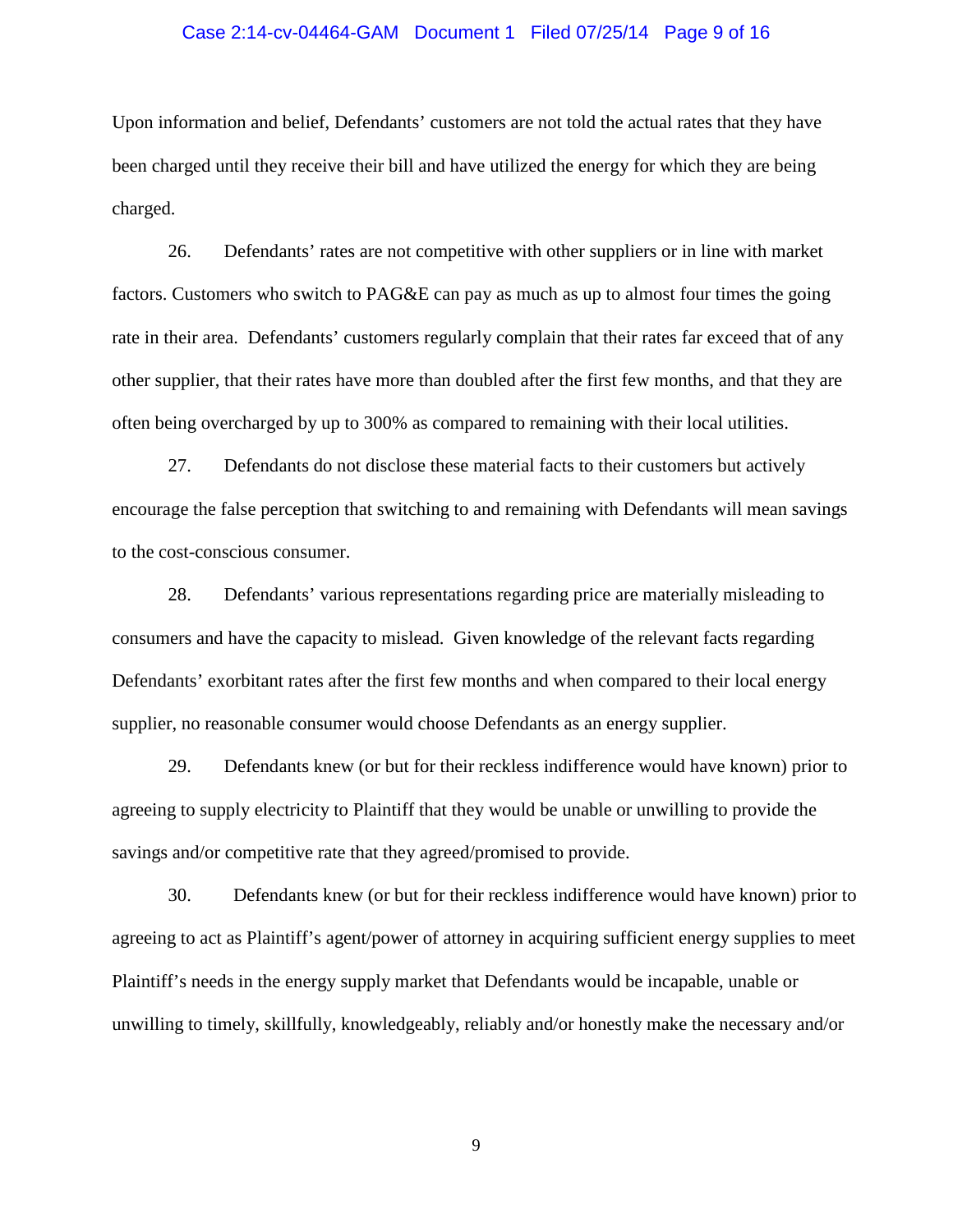### Case 2:14-cv-04464-GAM Document 1 Filed 07/25/14 Page 10 of 16

appropriate energy purchases to provide the savings and/or competitive price that they contracted/promised to provide.

31. It is clear that Plaintiff and Defendants did not deal with each other on equal terms due to Defendants' perceived overmastering dominance related to Defendants' purported skill and experience in purchasing electric energy supplies timely, skillfully, knowledgably, reliably, honestly and efficiently in the open market and Plaintiff depended on and trusted Defendants to do so. Defendants betrayed Plaintiff's trust.

32. As a result of Defendants' inability or unwillingness to provide Plaintiff with the competitive rates and/or savings they contracted/promised to provide, Plaintiff incurred significant overcharges for his electricity.

33. As a result of Defendants' inability or unwillingness to purchase electric energy supplies timely, skillfully, knowledgably, reliably, honestly and efficiently in the open market, as they contracted/promised to, Plaintiff incurred significant overcharges for his electricity.

### **CLASS ACTION ALLEGATIONS**

34. Plaintiff brings all claims herein as class claims pursuant to Fed. R. Civ. P. 23. The requirements of Fed. R. Civ. P.  $23(a)$ , (b)(2) and (b)(3) are met with respect to the class defined below.

### **A. Class Definition(s)**

35. The (b)(2) Injunctive Relief Class consists of: All persons who contracted with Defendants to act as their electric supplier.

36. Excluded from the Class(es) are: Defendants, any entities in which they have a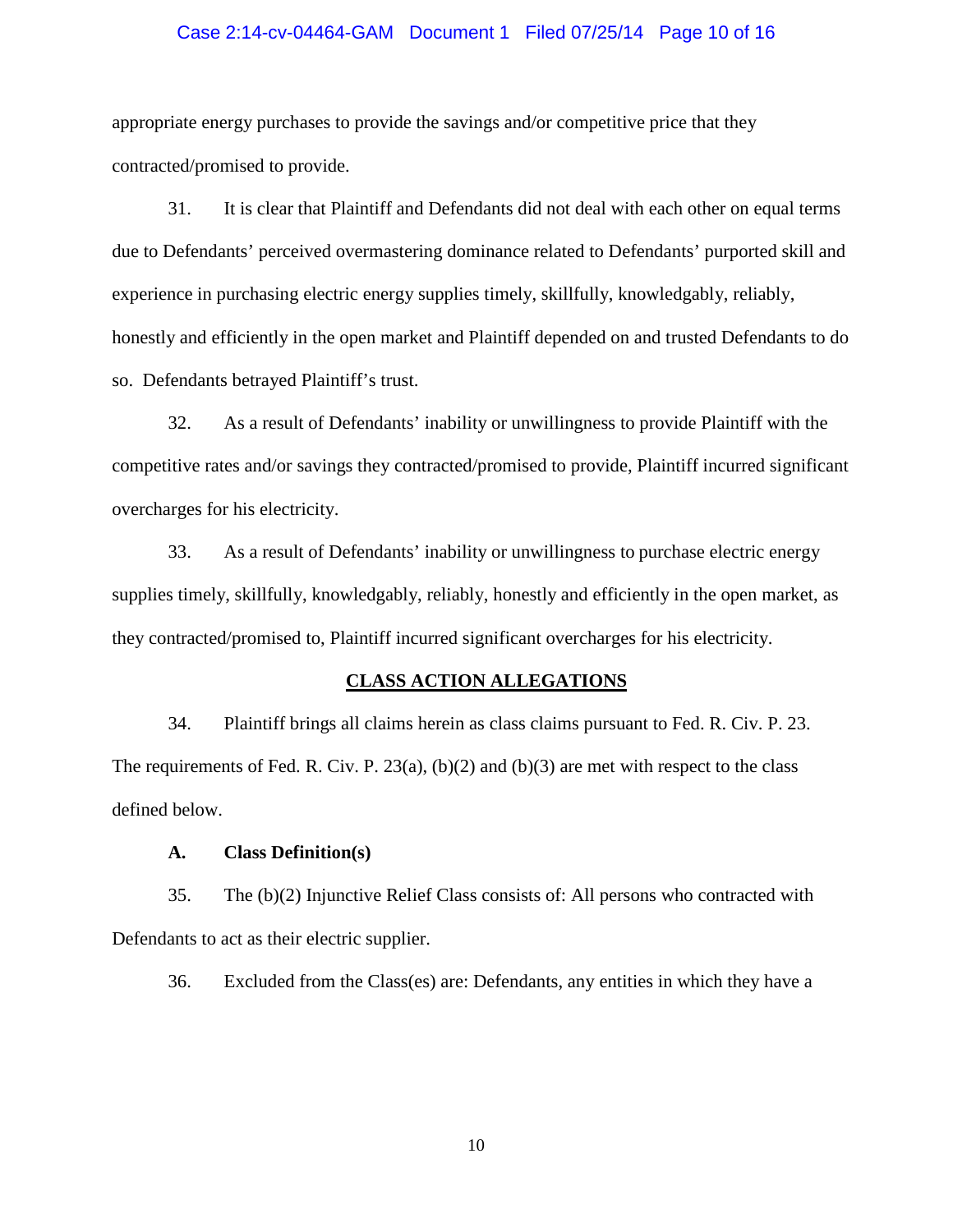### Case 2:14-cv-04464-GAM Document 1 Filed 07/25/14 Page 11 of 16

controlling interest, any of their parents, subsidiaries, affiliates, officers, directors, employees and members of such person's immediate families and the presiding judge(s) in this case and his, her or their immediate family.

### **B. Numerosity**

37. At this time, Plaintiff does not know the exact size of the Class; however, due to the nature of the trade and commerce involved, Plaintiff believes that the Class members are so numerous that joinder of all members is impracticable. The number and identities of Class members is administratively feasible and can be determined through appropriate discovery.

# **C. Commonality**

38. There are questions of law or fact common to the class, including at least the following:

a. Whether Defendants contracted to provide savings and/or a competitive rate on their electric services;

b. Whether Defendants made representations that they would provide savings and/or competitive electric rates to induce potential customers into securing their services;

c. Whether Defendants' inability or unwillingness to provide savings or competitive electric rates as complained of herein caused the damages of Plaintiff and other members of the Class;

d. Whether Defendants had actual or imputed knowledge of their inability or unwillingness to provide savings or competitive electric rates as complained of herein and failed to disclose it to Plaintiff and the Class;

e. Whether Defendants have a pattern and practice of attributing damages claimed by Plaintiff and the Class to rising electric energy prices in the open market or other causes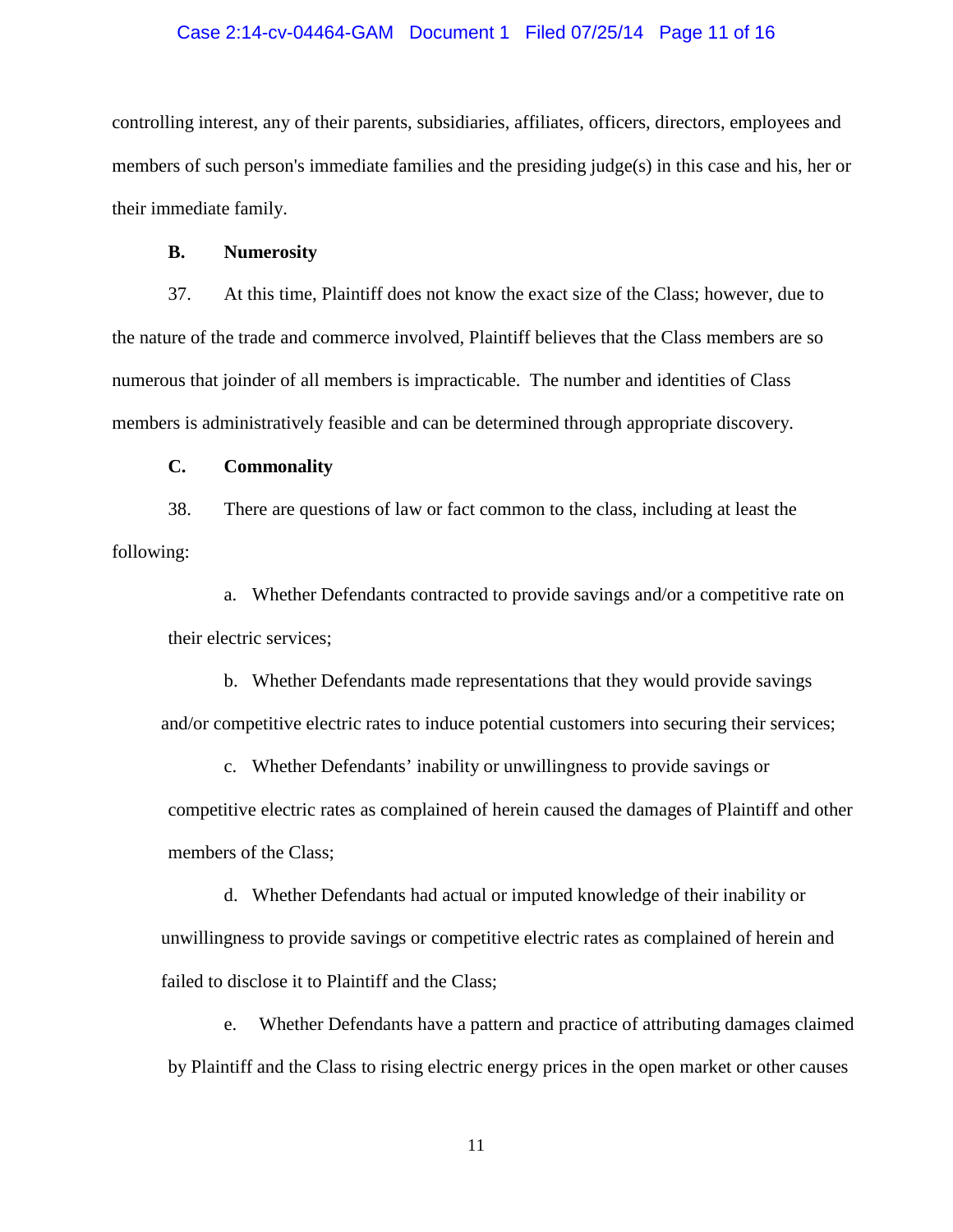### Case 2:14-cv-04464-GAM Document 1 Filed 07/25/14 Page 12 of 16

not in their control, and not due to its inability or unwillingness to provide savings or competitive electric rates as complained of herein;

f. Whether Defendants acted or refused to act on grounds generally applicable to the Class;

g. Whether Defendants' conduct constitutes consumer fraud and/or common law fraud;

h. Whether Defendants were unjustly enriched by their conduct; and

i. Whether Plaintiff and other members of the Class have been damaged, and

if so, what is the proper measure of such damages?

# **D. Typicality**

33. Plaintiff has the same interests in this matter as all other members of the Class, and his claims are typical of all members of the class.

# **E. Adequacy**

34. Plaintiff is committed to pursuing this action and has retained competent counsel experienced in the prosecution and successful resolution of consumer class actions. Plaintiff will fairly and adequately represent the interests of the Class members and does not have interests adverse to the Class.

### **F. The Prerequisites of Rule 23(b)(2) are Satisfied**

35. The prerequisites to maintaining a class action for injunctive and equitable relief pursuant to Fed. R. Civ. P. 23(b)(2) exist as Defendants have acted or refused to act on grounds generally applicable to the Class thereby making final injunctive and equitable relief appropriate with respect to the Class as a whole.

36. The prosecution of separate actions by members of the Class would create a risk of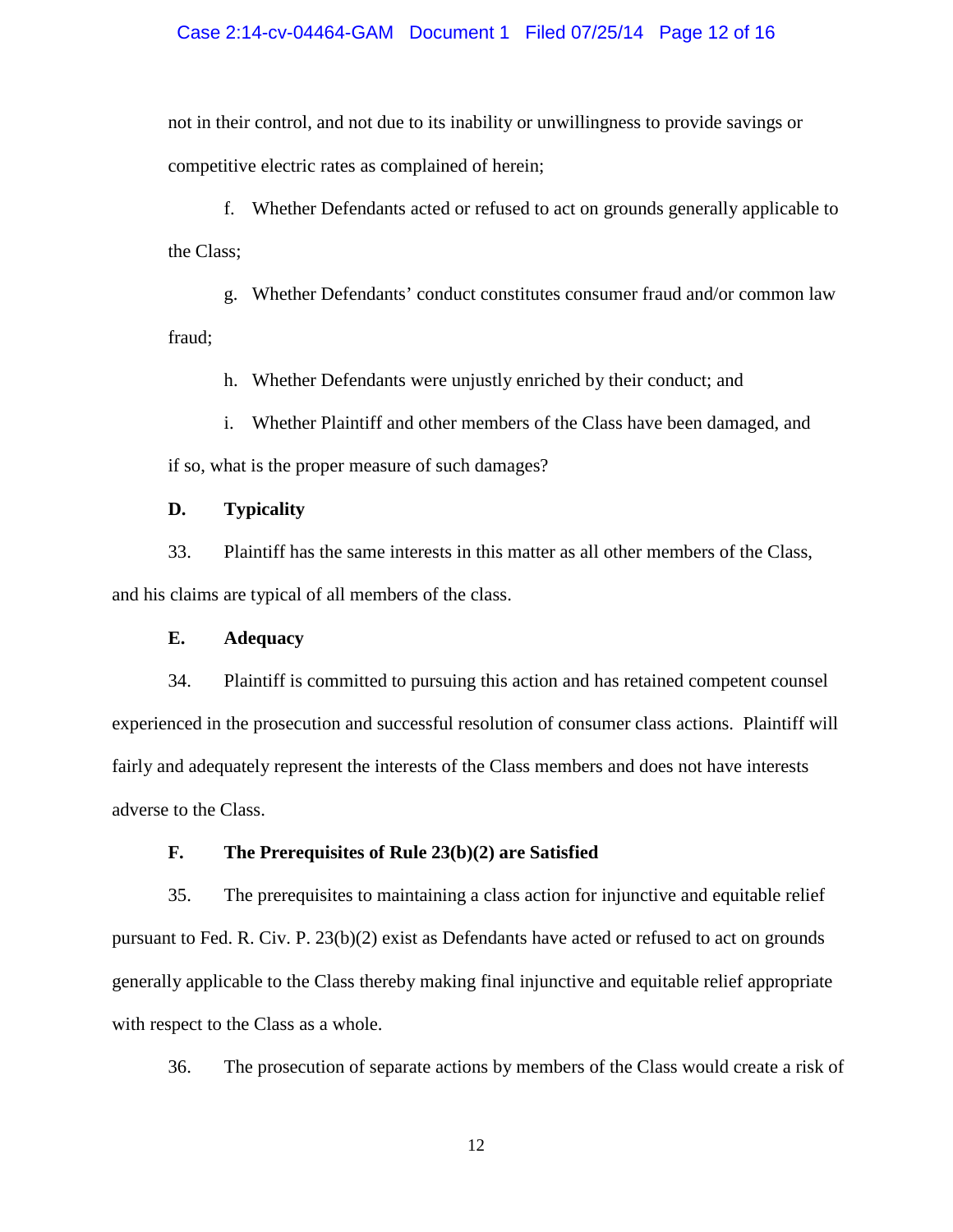### Case 2:14-cv-04464-GAM Document 1 Filed 07/25/14 Page 13 of 16

establishing incompatible standards of conduct for Defendants. For example, one court might decide that the challenged actions are illegal and enjoin them, while another court might decide that those same actions are not illegal. Individual actions may, as a practical matter, be dispositive of the interest of Class members, who would not be parties to those actions.

37. Defendants' actions are generally applicable to the Class as a whole, and Plaintiff seeks, inter alia, equitable remedies with respect to the Class as a whole.

38. Defendants' systemic policies and practices make declaratory relief with respect to the class as a whole appropriate.

#### **G. The Prerequisites of Rule 23(b)(3) are Satisfied**

40. This case satisfies the prerequisites of Fed.R.Civ.P. 23(b)(3). The common questions of law and fact enumerated above predominate over questions affecting only individual members of the Class, and a class action is the superior method for fair and efficient adjudication of the controversy. The likelihood that individual members of the Class will prosecute separate actions is remote due to the extensive time and considerable expense necessary to conduct such litigation, especially when compared to the relatively modest amount of monetary, injunctive and equitable relief at issue for each individual Class member. This action will be prosecuted in a fashion to ensure the Court's able management of this case as a class action on behalf of the Class defined above.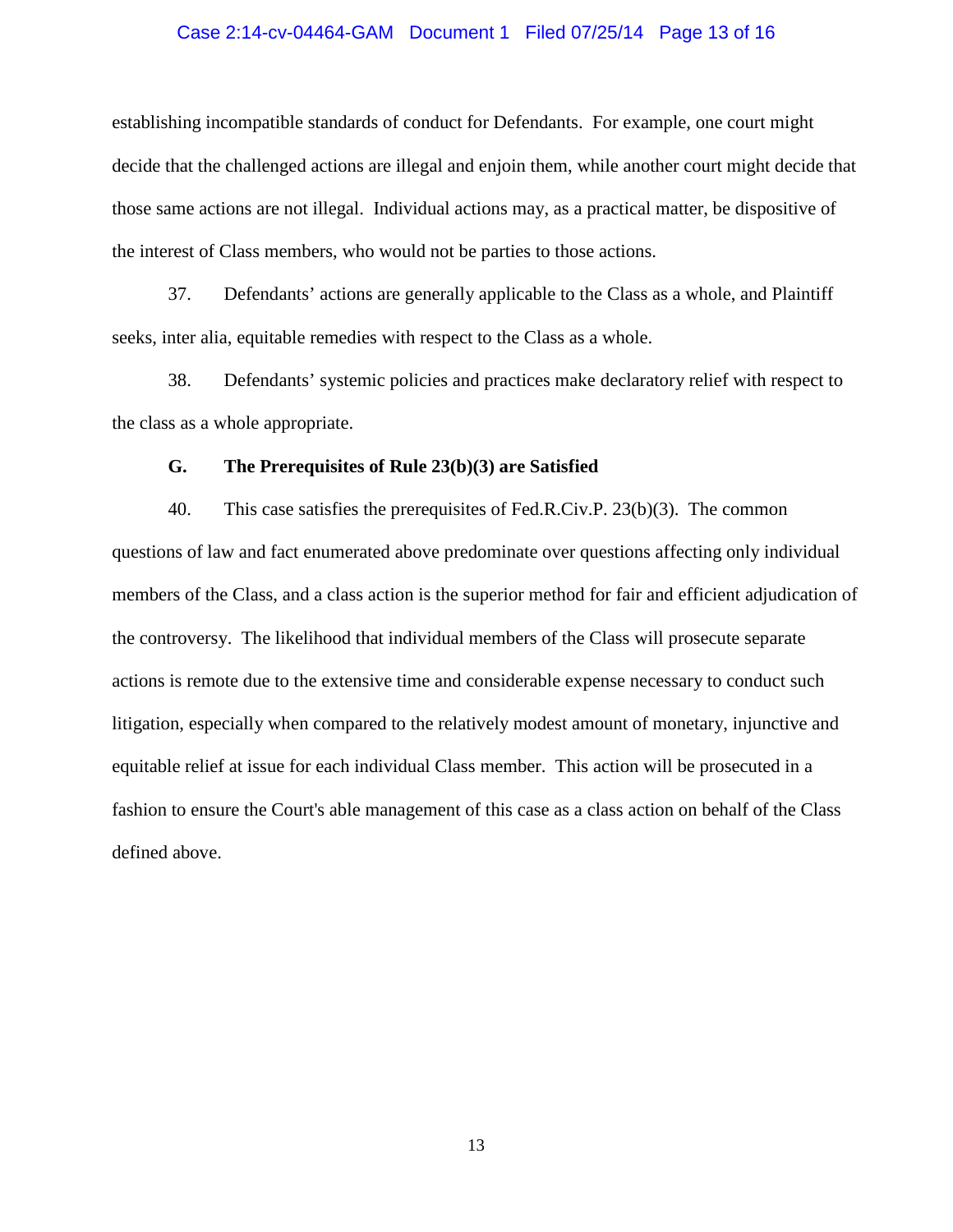### **CAUSES OF ACTION**

# **COUNT I**

### **(BREACH OF CONTRACT)**

41. Plaintiff and the Class incorporate by reference each preceding and succeeding paragraphs as though fully set forth herein.

42. Defendants had valid contracts with Plaintiff and the Class Members.

43. Plaintiff and the Class substantially performed their obligations under the contracts.

44. As discussed herein, Defendants breached the contracts.

45. Where the relevant agreements between Defendants and the Class do not specify

the applicable price, to prevent the contract from being too indefinite or from placing Plaintiffs and the Class at Defendants' mercy, the agreements should be deemed to contain an implied contractual term mandating a reasonable price. In this case, a reasonable price would be the rate being charged by the Plaintiff's and the Class' local electric utilities during the applicable class period.

46. Defendants breached this implied contractual term by charging Plaintiff and the Class members unreasonable and exorbitant prices.

#### **COUNT II**

### **(UNJUST ENRICHMENT- IN THE ALTERNATIVE)**

47. Plaintiff and the Class incorporate by reference each preceding and succeeding paragraphs as though fully set forth herein.

48. Should the Court determine that a valid, enforceable and binding contractual relationship did not exist between the parties at any time or covering any aspect of their relationship, Plaintiff brings this claim in the alternative for unjust enrichment.

49. Because of Defendants' wrongful activities described above, including charging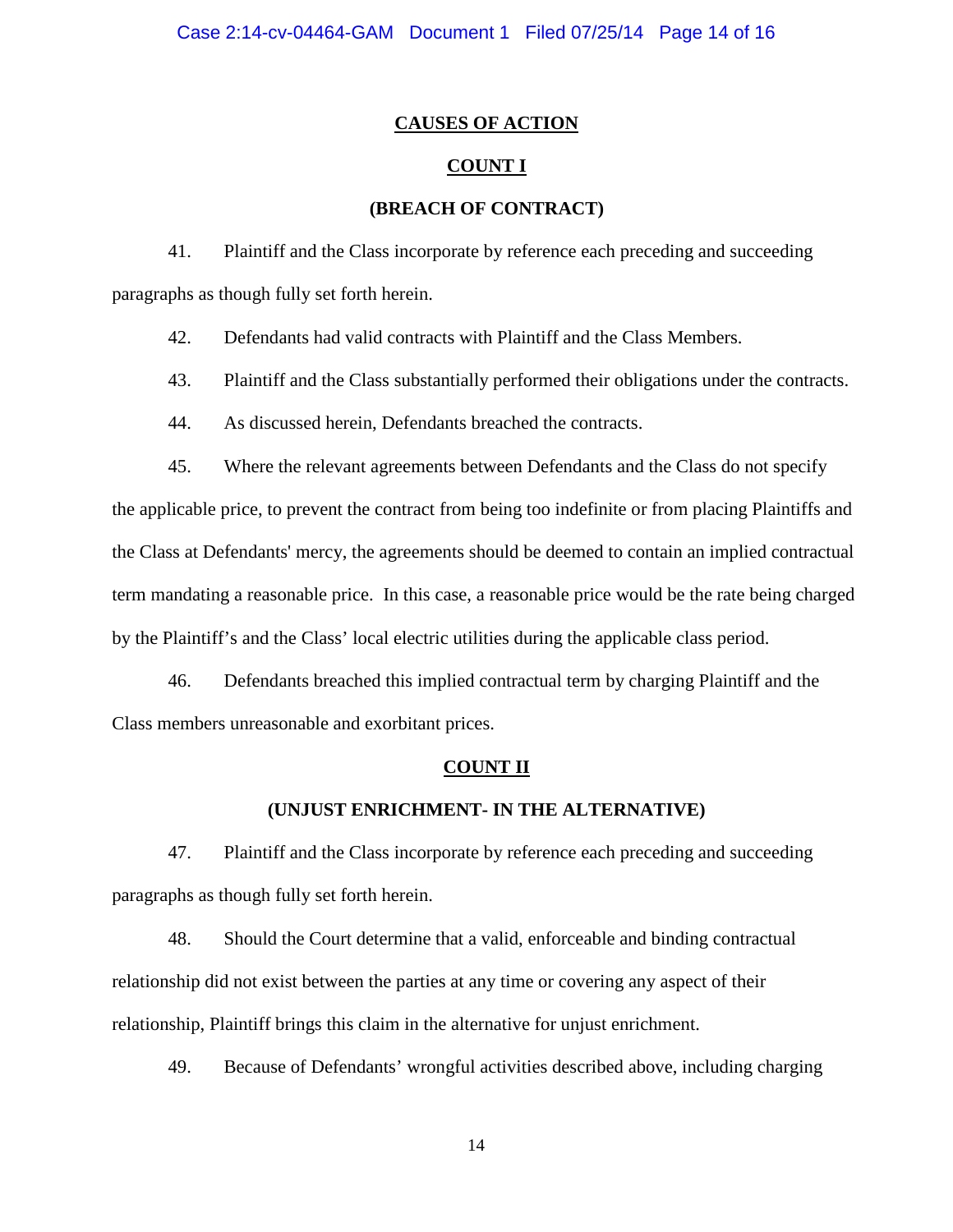#### Case 2:14-cv-04464-GAM Document 1 Filed 07/25/14 Page 15 of 16

Plaintiff and the Class exorbitant rates grossly out of line with market conditions; Defendants have received money belonging to the Plaintiff and the Class.

50. By collecting exorbitant and unreasonable rates from Plaintiff and the Class, Defendants have benefited from receipt of the excessive rates, and under principles of equity and good conscience, Defendants should not be permitted to keep this money.

51. Defendants have reaped improperly obtained profits and unjustly enriched themselves at the expense of Plaintiff and the Class.

52. As a result of Defendants' imposition of these excessive and unreasonable energy rates, Defendants must account to Plaintiff and the Class for such unjust enrichment and disgorge their improperly obtained profits as restitution to Plaintiff and the Class.

60. Plaintiff seeks to obtain a pecuniary benefit for the Class in the form of all reimbursement, restitution and disgorgement from Defendants. Plaintiff's counsel are entitled to recover their reasonable attorneys' fees and expenses as a result of the conference of a pecuniary benefit on behalf of the Class, and will seek an award of such fees and expenses at the appropriate time.

61. By reason of the foregoing, Plaintiff and the Class have suffered money damages in an amount to be determined during the trial of this action.

# **PRAYER FOR RELIEF**

**WHEREFORE,** Plaintiff, individually and on behalf of the Class of persons described herein, pray for an Order as follows:

a) Finding that this action satisfies the prerequisites for maintenance as a class action set forth in Fed. R. Civ. P. 23(a), (b)(2) and/or (b)(3), and certifying the Class defined herein;

b) Designating Plaintiff as representative of the Class and his counsel as Class counsel;